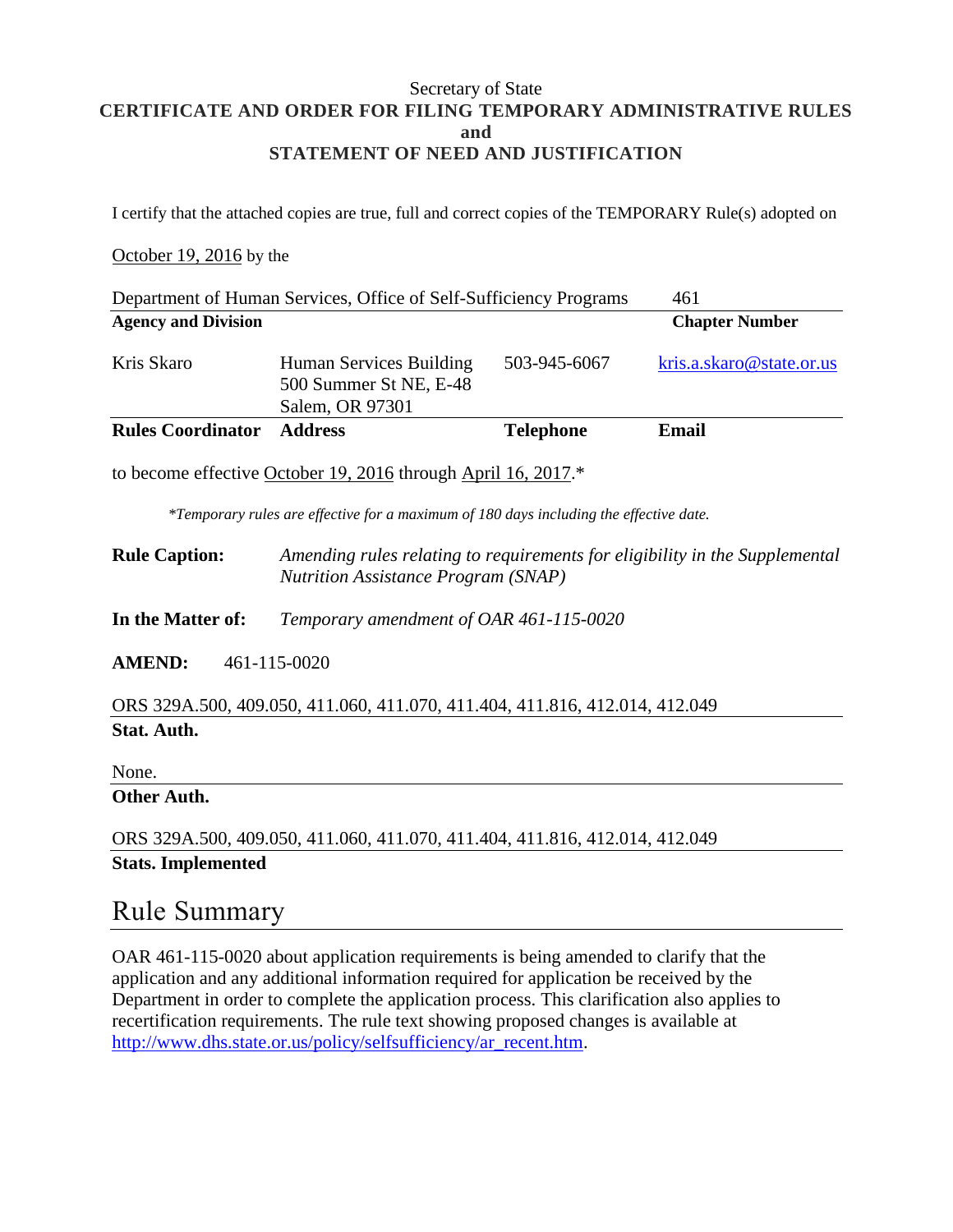## Need for the Rules

OAR 461-115-0020 needs to be amended to address a potential loophole under which an individual may attempt to qualify for benefits in the contested case hearing process through testimony about efforts to mail application materials to the Department. This amendment addresses this loophole with an explicit requirement that the materials be received by the Department.

# Documents Relied Upon

OAH 2016-DHS-01714 (Final Order of September 19, 2016) available from the Hearings and Rules Unit at 500 Summer St. NE, Salem, OR 97301.

# Justification of Temporary Rules

The Department finds that failure to act promptly by amending OAR 461-115-0020 will result in serious prejudice to the public interest and the Department. The Department has deadlines for application and recertification materials for a very large number of clients, and needs to address any perception that there is no requirement for the Department to actually receive these materials.